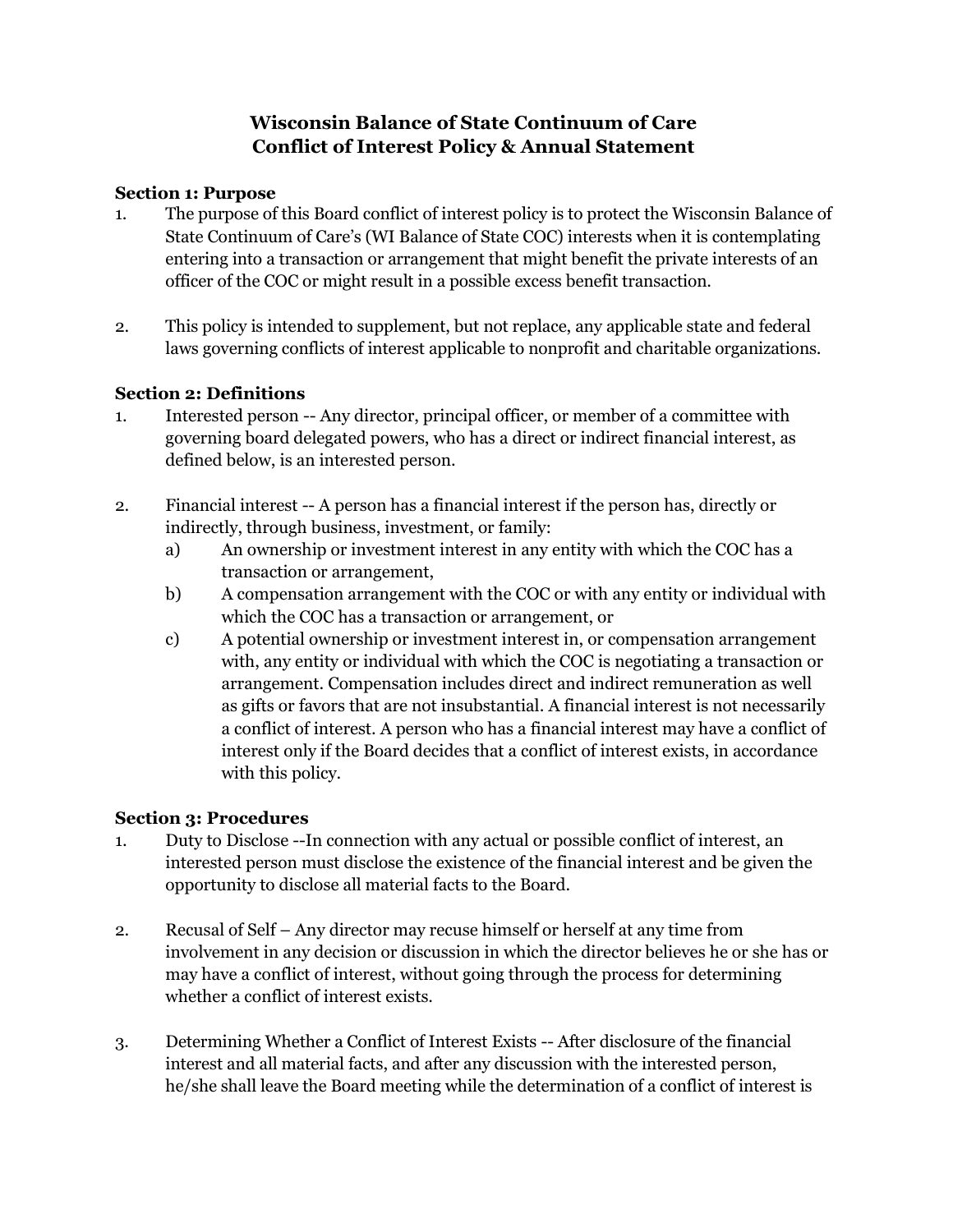discussed and voted upon. The remaining Board members shall decide if a conflict of interest exists.

- 4. Procedures for Addressing the Conflict of Interest
	- a) An interested person may make a presentation at the Board meeting, but after the presentation, he/she shall leave the meeting during the discussion of, and the vote on, the transaction or arrangement involving the possible conflict of interest.
	- b) The President of the Board shall, if appropriate, appoint a disinterested person or committee to investigate alternatives to the proposed transaction or arrangement.
	- c) After exercising due diligence, the Board shall determine whether the COC can obtain with reasonable efforts a more advantageous transaction or arrangement from a person or entity that would not give rise to a conflict of interest.
	- d) If a more advantageous transaction or arrangement is not reasonably possible under circumstances not producing a conflict of interest, the Board shall determine by a majority vote of the disinterested directors whether the transaction or arrangement is in the COC's best interest, for its own benefit, and whether it is fair and reasonable. In conformity with the above determination, it shall make its decision as to whether to enter into the transaction or arrangement.
- 5. Violations of the Conflicts of Interest Policy
	- a) If the Board has reasonable cause to believe a member has failed to disclose actual or possible conflicts of interest, it shall inform the member of the basis for such belief and afford the member an opportunity to explain the alleged failure to disclose.
	- b) If, after hearing the member's response and after making further investigation as warranted by the circumstances, the Board determines the member has failed to disclose an actual or possible conflict of interest, it shall take appropriate disciplinary and corrective action.

# **Section 4: Records of Proceedings**

The minutes of the Board shall contain:

- a) The names of the persons who disclosed or otherwise were found to have a financial interest in connection with an actual or possible conflict of interest, the nature of the financial interest, any action taken to determine whether a conflict of interest was present, and the Board's decision as to whether a conflict of interest in fact existed.
- b) The names of the persons who were present for discussions and votes relating to the transaction or arrangement, the content of the discussion, including any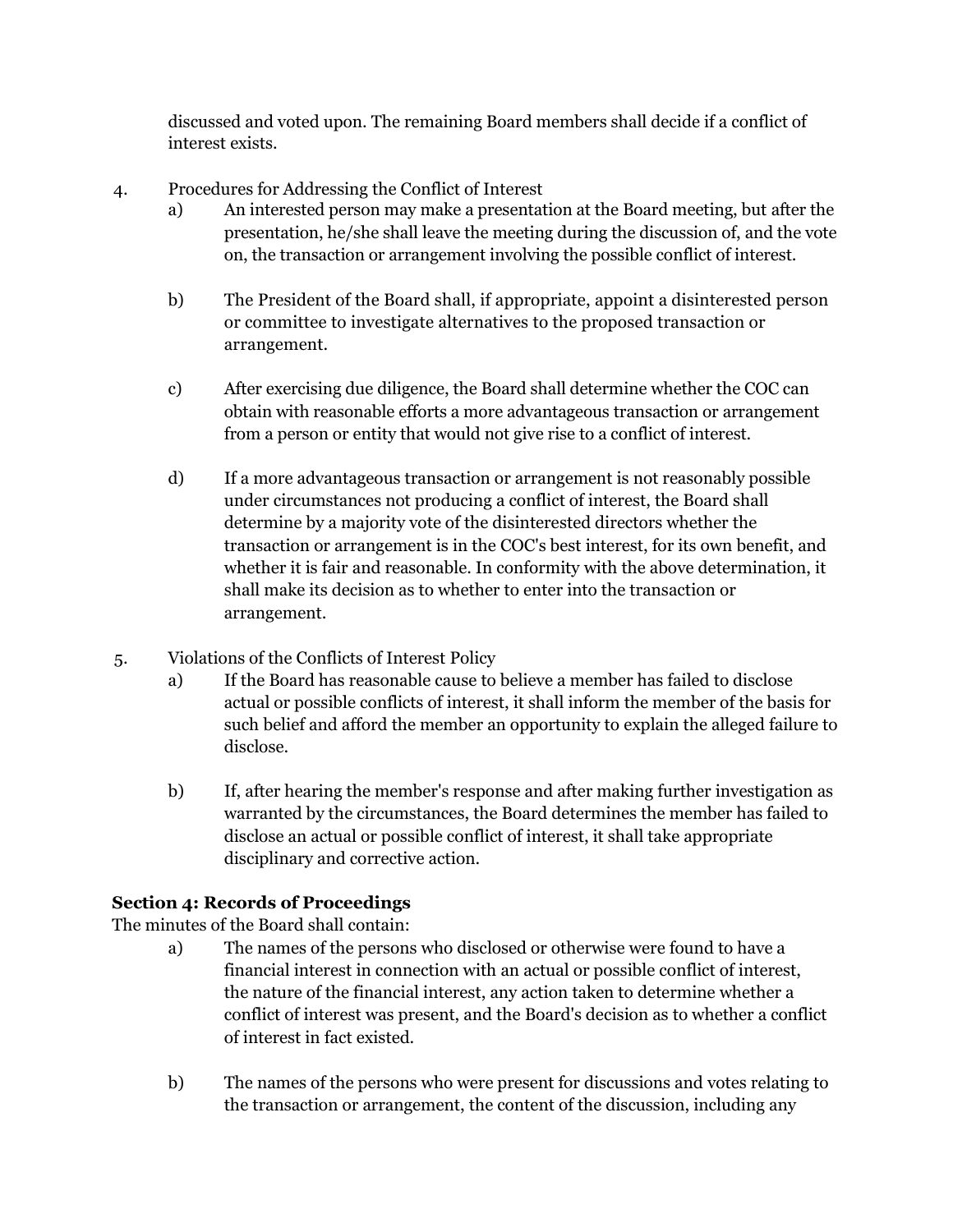alternatives to the proposed transaction or arrangement, and a record of any votes taken in connection with the proceedings.

## **Section 5: Compensation**

- a) A voting member of the Board who receives compensation, directly or indirectly, from the COC for services is precluded from voting on matters pertaining to that member's compensation.
- b) A voting member of any committee whose jurisdiction includes compensation matters and who receives compensation, directly or indirectly, from the COC for services is precluded from voting on matters pertaining to that member's compensation.
- c) No voting member of the Board or any committee whose jurisdiction includes compensation matters and who receives compensation, directly or indirectly, from the COC, either individually or collectively, is prohibited from providing information to any committee regarding compensation.

# **Section 6: Annual Statements**

- 1. Each director, principal officer and member of a committee with Board delegated powers shall annually sign a statement which affirms such person:
	- a) Has received a copy of the conflict of interest policy,
	- b) Has read and understands the policy,
	- c) Has agreed to comply with the policy, and
	- d) Understands the COC is charitable and in order to maintain its federal tax exemption it must engage primarily in activities which accomplish one or more of its tax-exempt purposes.
- 2. If at any time during the year, the information in the annual statement changes materially, the director shall disclose such changes and revise the annual disclosure form.
- 3. The Board shall regularly and consistently monitor and enforce compliance with this policy by reviewing annual statements and taking such other actions as are necessary for effective oversight.

# **Section 7: Periodic Reviews**

To ensure the COC operates in a manner consistent with charitable purposes and does not engage in activities that could jeopardize its tax-exempt status, periodic reviews shall be conducted. The periodic reviews shall, at a minimum, include the following subjects:

a) Whether compensation arrangements and benefits are reasonable, based on competent survey information (if reasonably available).